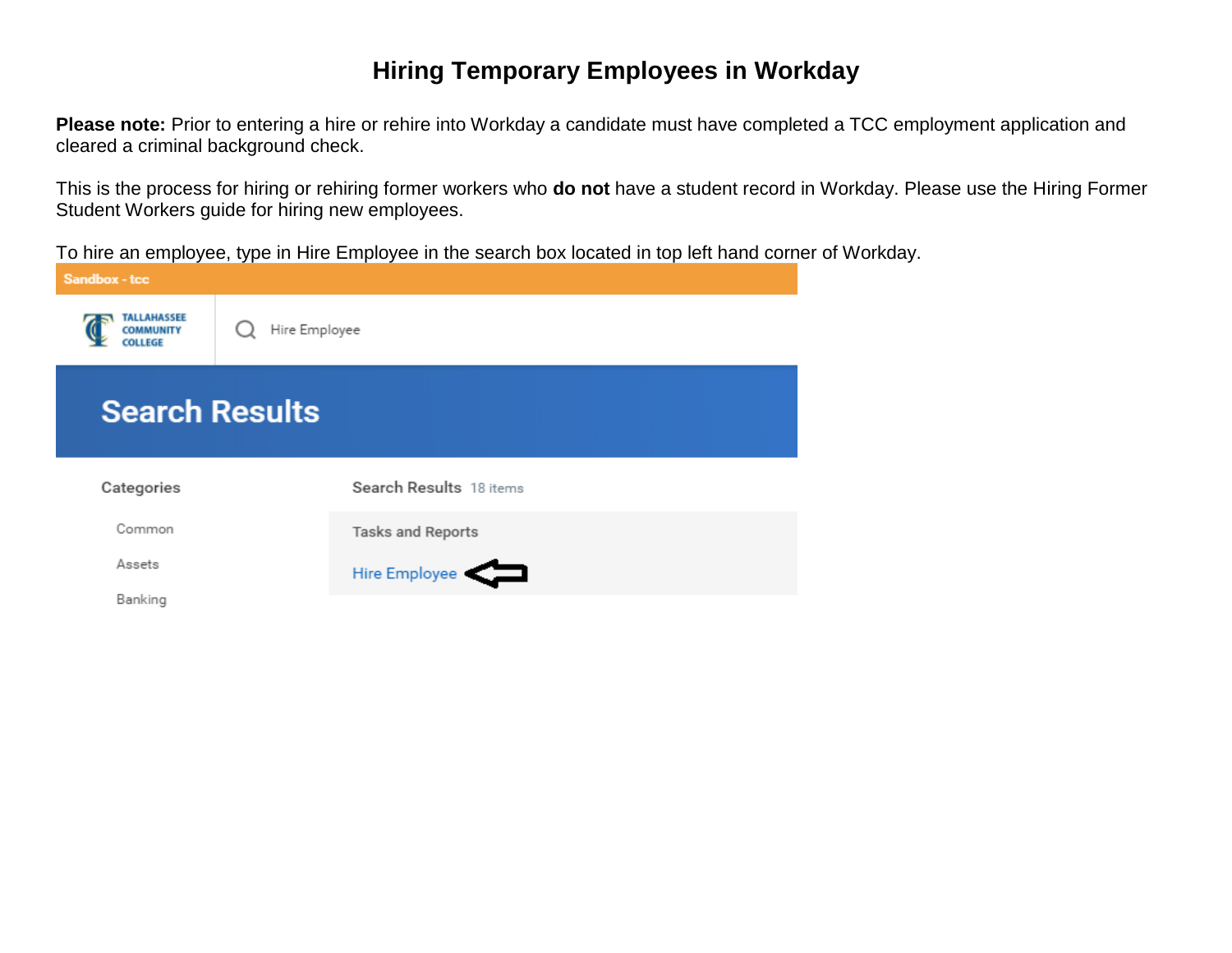Then select your "Other Personnel" Supervisory Organization. Next, you will then select Create New Pre-Hire for new employees or Existing Pre-Hire for any former employees who were terminated in Integrow after January 1, 2013.

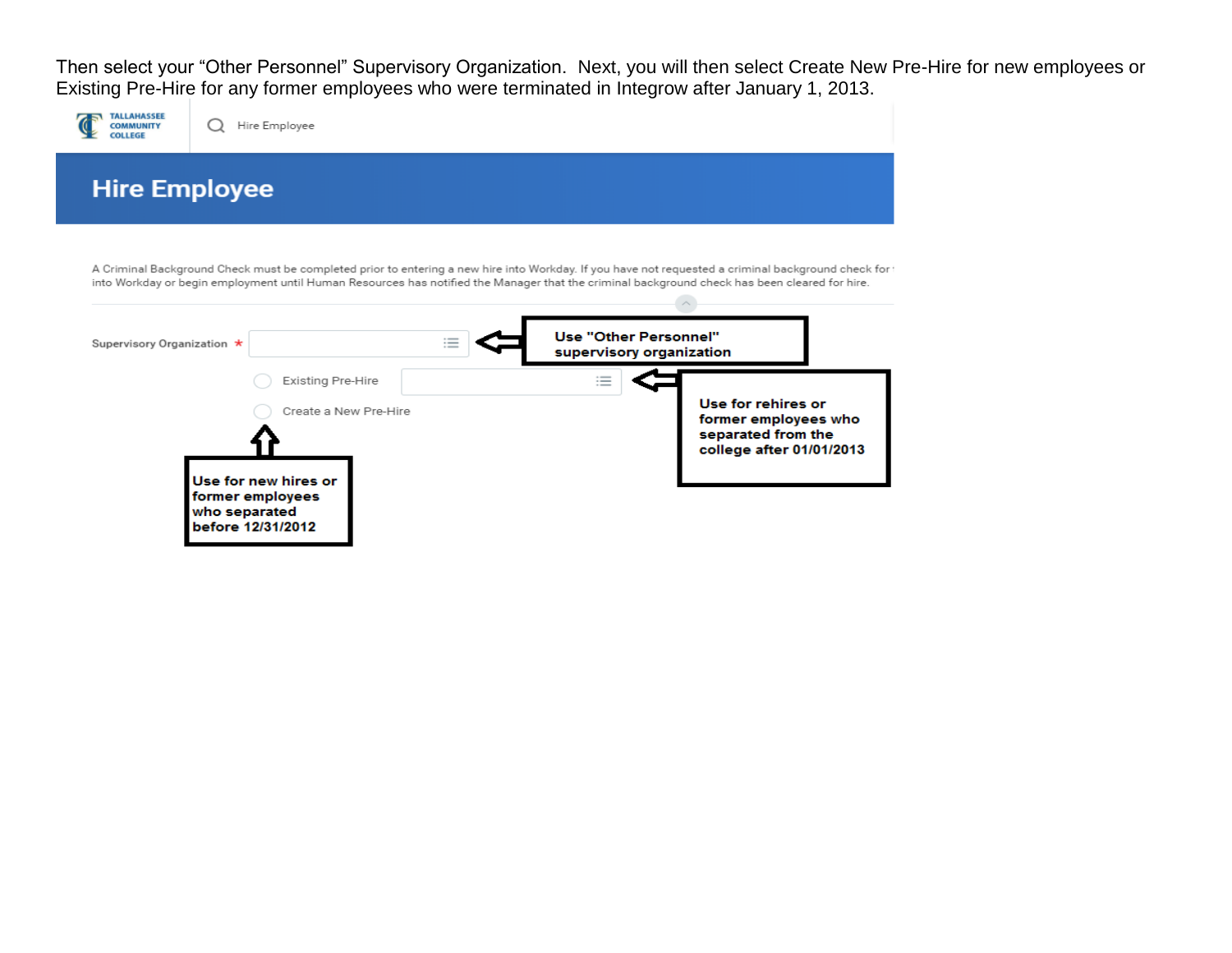To complete Create New Pre-Hire you will need information from candidate's application. Workday will require the candidate's Legal Name and Contact Information (an address is required) to complete the Pre-Hire Information.

| <b>Hire Employee</b>         |                               |                     |   |   |
|------------------------------|-------------------------------|---------------------|---|---|
| Source                       |                               |                     |   | 這 |
| Referred by                  |                               |                     |   | ≔ |
| Comment                      |                               |                     |   |   |
| Supervisory Organization     |                               | Other Personnel -   |   |   |
| Allow Duplicate Name         |                               |                     |   |   |
| Legal Name Information       |                               | Contact Information |   |   |
| Country *                    | X United States of<br>America |                     | 這 |   |
| Prefix                       |                               |                     | 這 |   |
| <b>First Name</b><br>$\star$ |                               |                     |   |   |
| Middle Name                  |                               |                     |   |   |
| Last Name<br>$\star$         |                               |                     |   |   |
| Suffix                       |                               |                     | 三 |   |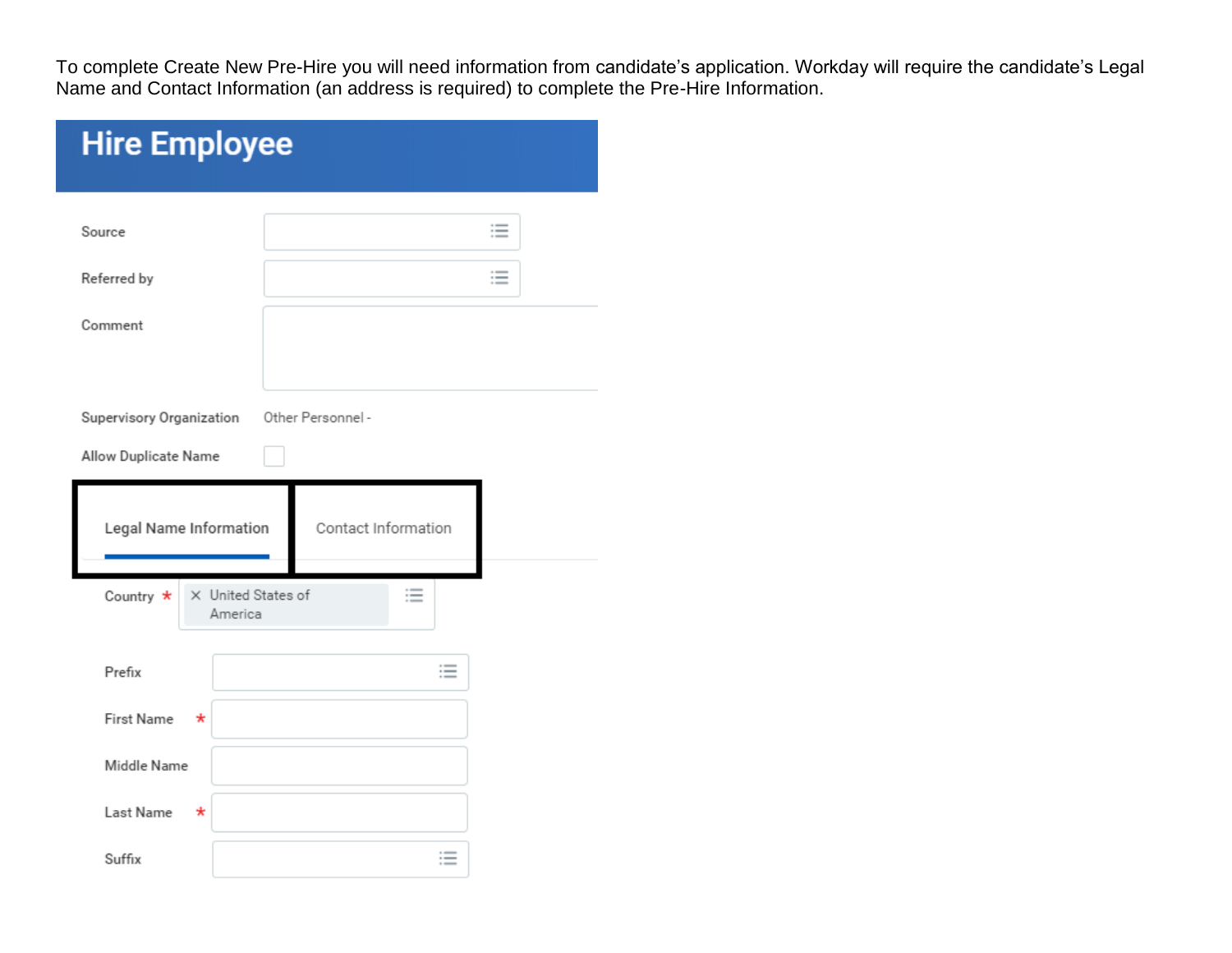From there you will enter the hire information. Complete all required fields such as the Hire Date, Reason, Employee Type (use Temporary-Fixed Termed Contract (Fixed Termed) for OPS, Adjuncts, and PSAVs) (use Temporary (Under 6 Months) (Fixed Term) for PSCs), Job Profile, Time Type, Location, and Pay Rate Type.

**Hire Employee Jane Doe-Test (Actions) Other Personnel -**

A Criminal Background Check must be completed prior to entering a new hire into Workday. If you have not requested a criminal ba into Workday or begin employment until Human Resources has notified the Manager that the criminal background check has been

|        | Hire Date $\star$ MM / DD / YYYY $\Box$ |  |
|--------|-----------------------------------------|--|
| Reason |                                         |  |

## **Job Details**

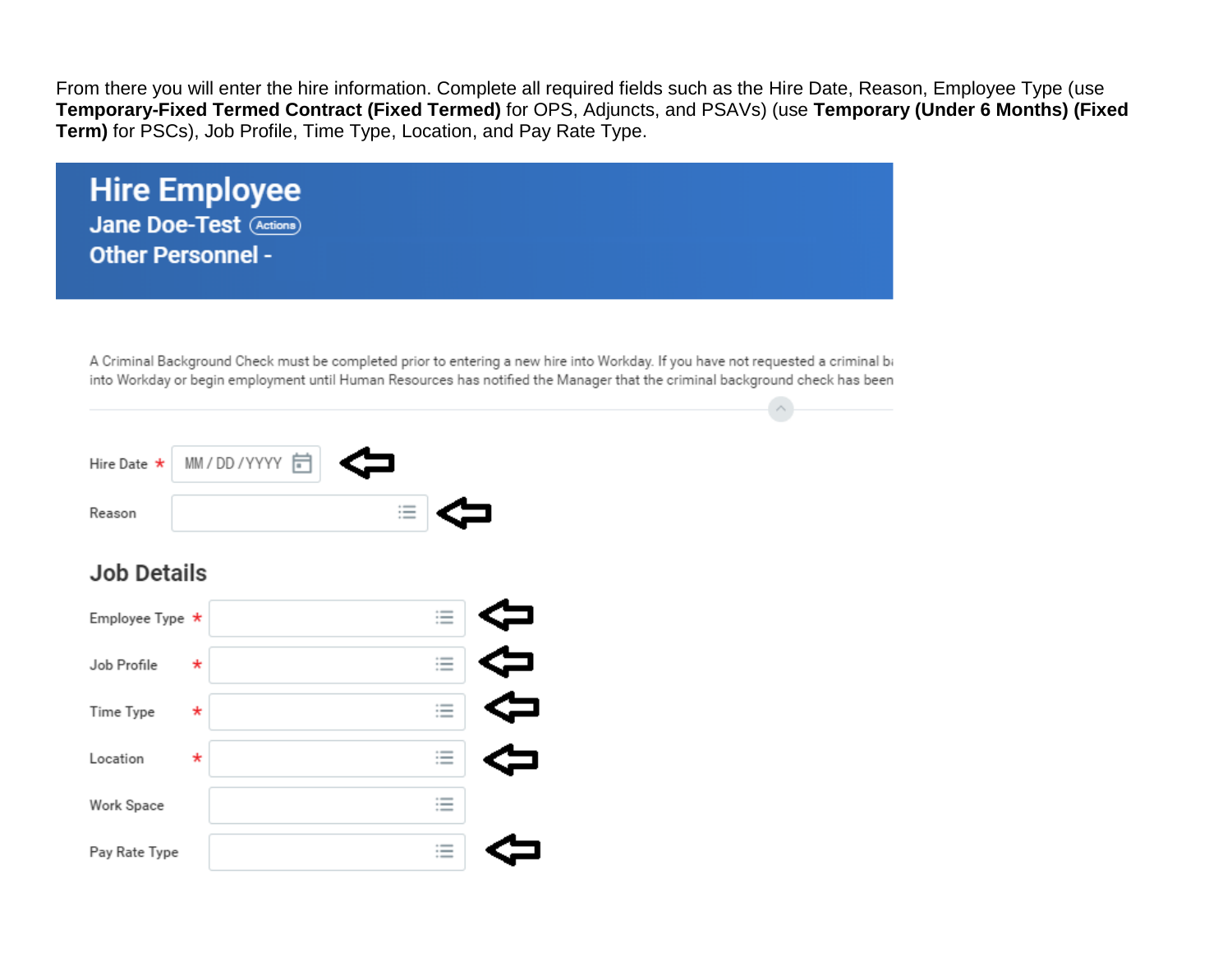Next, click on the icon next to "Additional Information. Please input the Schedule Weekly Hours (must be under 25 for OPS employees) and End Employment Date. Click Submit.

| <b>Additional Information</b>               |                       |  |
|---------------------------------------------|-----------------------|--|
| Job Title                                   |                       |  |
| <b>Business Title</b>                       |                       |  |
| Location Weekly Hours                       | 0                     |  |
| Default Weekly Hours                        | 0                     |  |
| Scheduled Weekly Hours                      | 0                     |  |
| FTE                                         | 0%                    |  |
| Annual Work Period                          | (empty)               |  |
| Work Period Percent of Year                 |                       |  |
| Disbursement Plan Period                    | (empty)               |  |
| <b>Job Classifications</b>                  | (empty)               |  |
| Job Classification                          | $\mathrel{\mathop:}=$ |  |
| Company Insider Types                       | 三                     |  |
| Workers' Compensation Code from Job Profile | (empty)               |  |
| Workers' Compensation Code Override         | $\equiv$              |  |
| Work Shift                                  | (empty)               |  |
| First Day of Work                           | MM / DD / YYYY        |  |
| Continuous Service Date                     | MM / DD / YYYY<br>₣   |  |
| <b>End Employment Date</b>                  | MM / DD / YYYY<br>F   |  |
| <b>Benefits Service Date</b>                | MM / DD / YYYY<br>帍   |  |
| <b>Company Service Date</b>                 | MM / DD / YYYY 同      |  |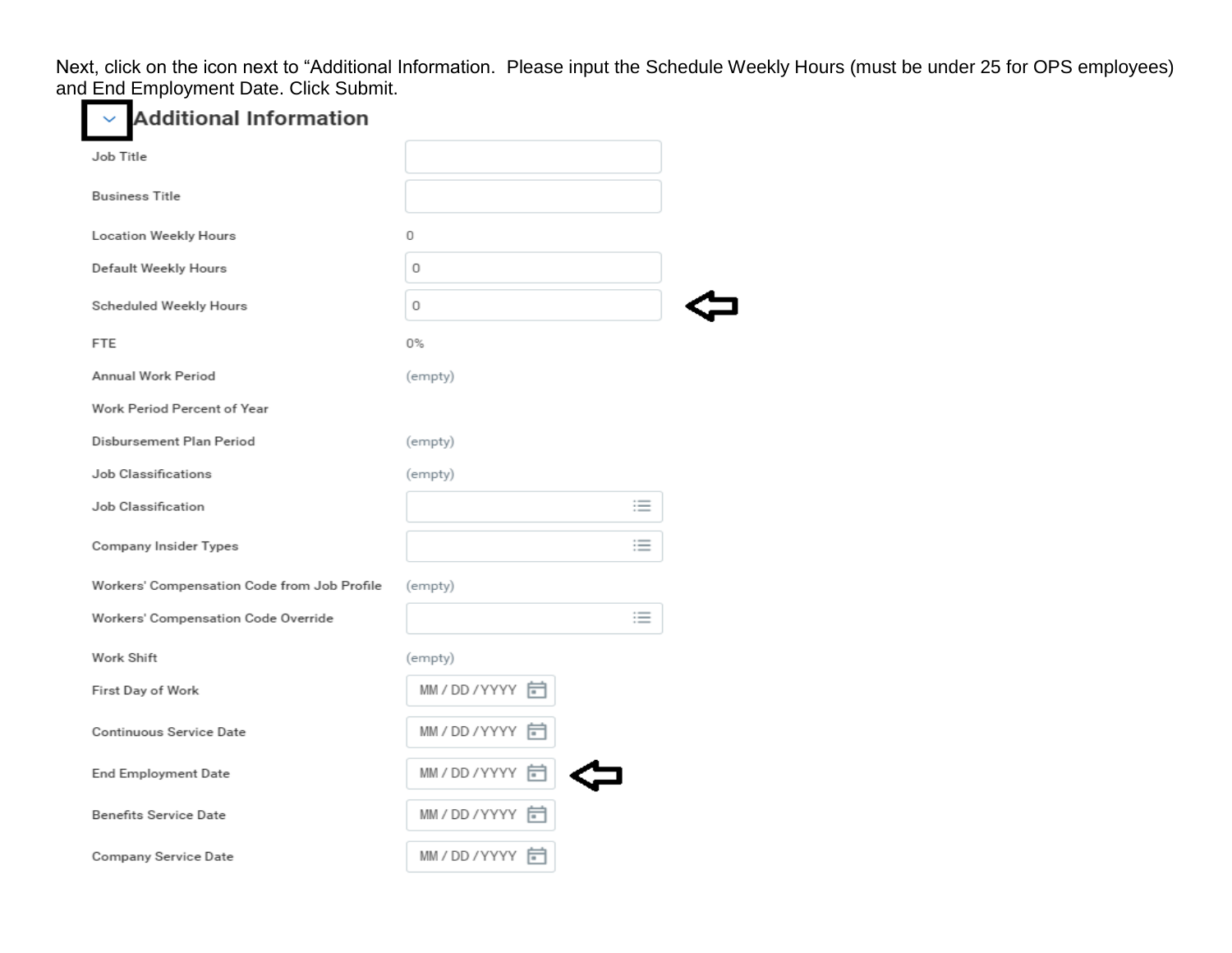Then check your Workday Inbox to Propose Compensation for OPS and PSAV Adjuncts. Please enter the hourly rate and submit. The task will route to the HR for approval.

**Please note: You will not receive Propose Compensation Hire for PSC's or Adjuncts.**

| Hourly                                           |  |
|--------------------------------------------------|--|
| <b>Compensation Plan</b><br>Hourly Plan          |  |
| <b>Total Base Pay</b><br>8.25 - 24.87 USD Hourly |  |
| Amount *                                         |  |
| 8.10                                             |  |
| Currency<br>USD                                  |  |
| Frequency                                        |  |
| Hourly                                           |  |
| <b>Additional Details</b><br>$\geq$              |  |
| Assignment Details<br>8.10 USD Hourly            |  |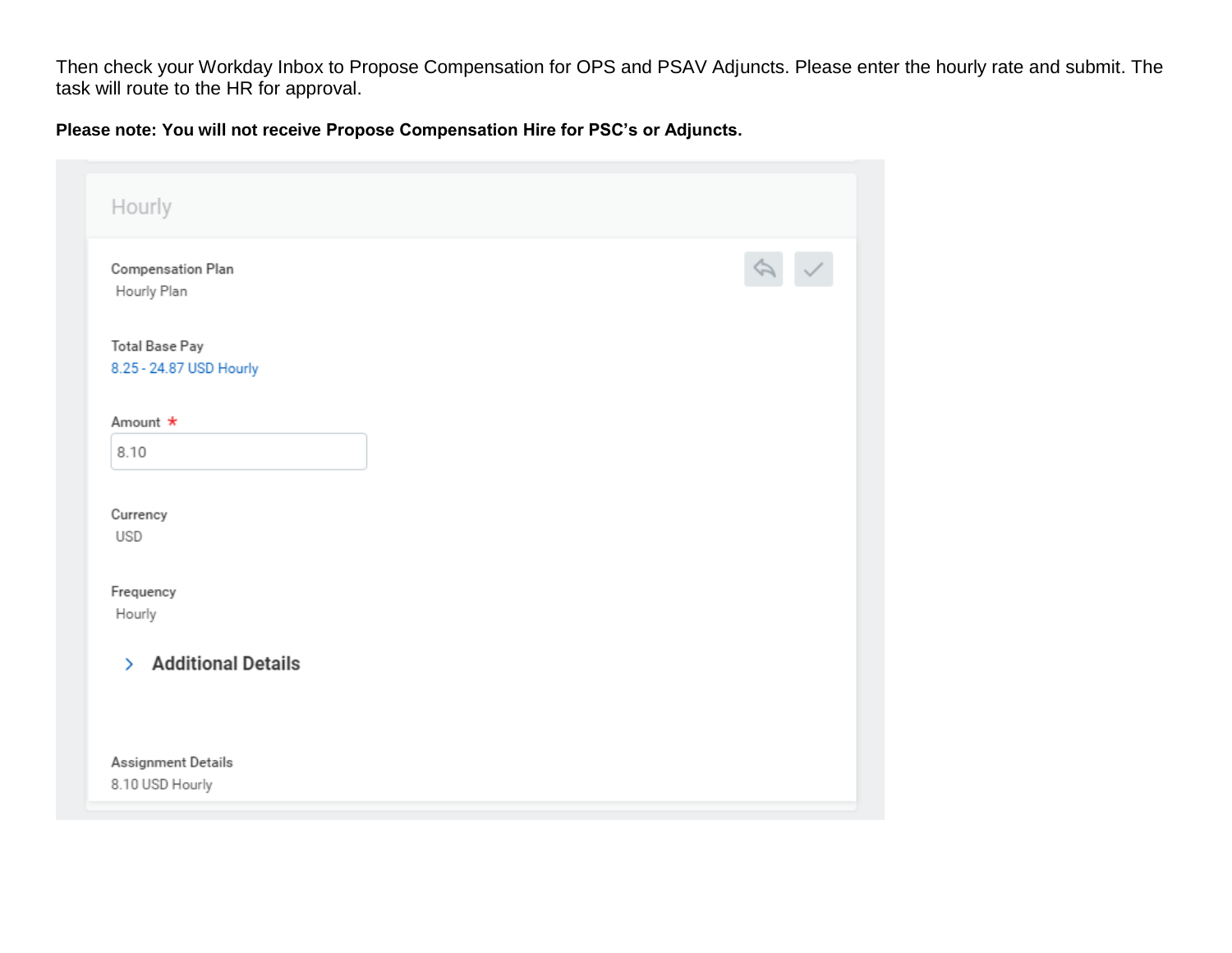Once HR approves, you will receive a Workday Inbox task to Assign Costing Allocations. In the drop down you will select Worker and Position for the Costing Allocation Level and then click the Add Button.

## Assign Costing Allocation for Hire Employee

17 second(s) ago - Due 11/19/2019

| Event                                        | Costing Allocation for Hire: |
|----------------------------------------------|------------------------------|
| <b>Effective Date</b>                        | 10/28/2019                   |
| $\star$<br><b>Costing Allocation Level</b>   | Worker and Position<br>▼     |
| Earning                                      | (empty)                      |
| Copy Position Restriction Costing Allocation |                              |
|                                              |                              |
| Add                                          |                              |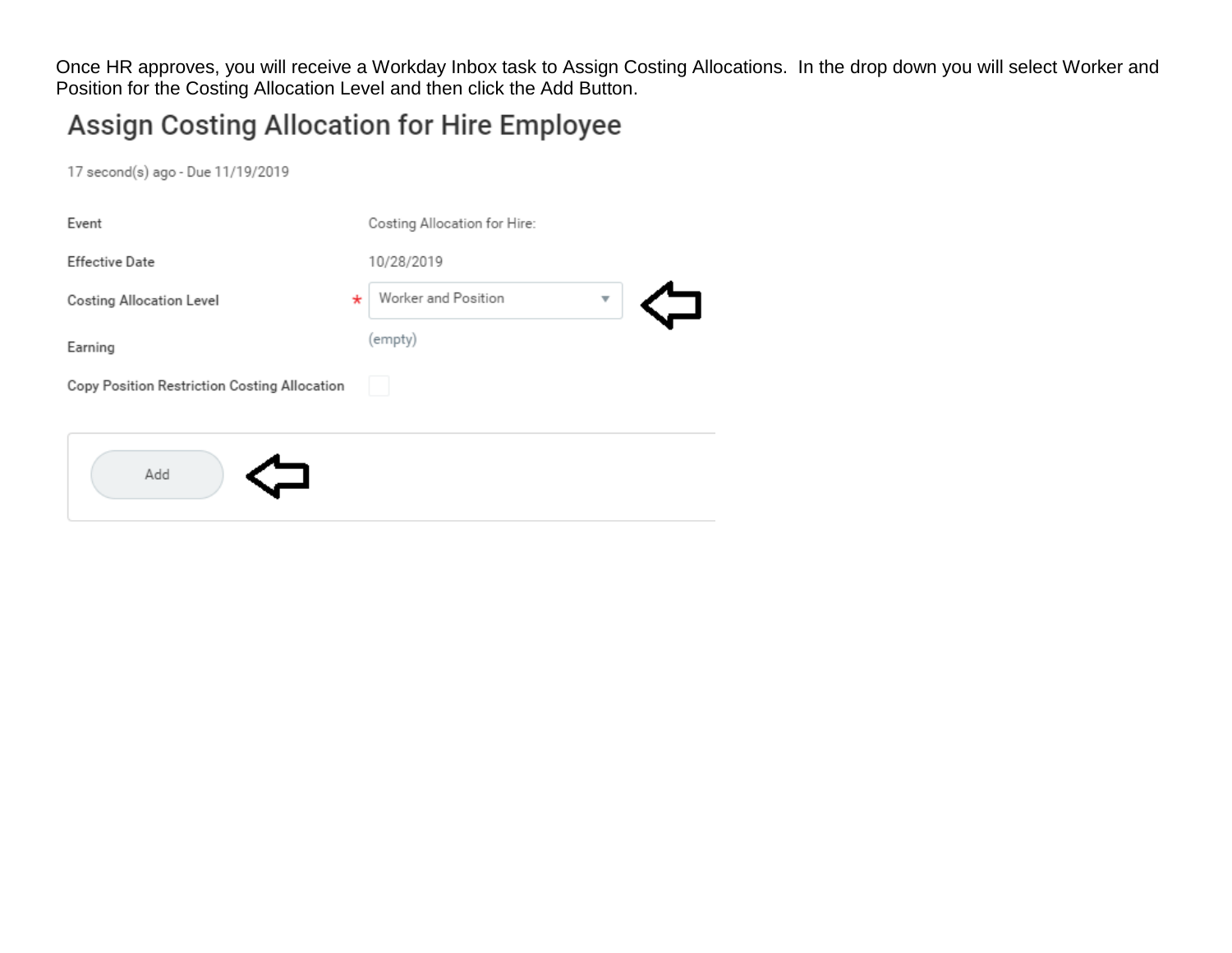Enter the Start Date and End Date, next click plus sign in the Costing Allocation Attachments box. If the position is paid from fund 1, enter your Cost Center in Worktags box. If this is grant funded enter the Grant/Project number in the Worktags box. Please include the hourly rate and schedule weekly hours in the comments for Compensation Finance Partner to review. Then Submit. After you have submitted the Cost Allocation you should not receive any inbox transaction for the hire unless someone in the workflow sends back the action to you for corrections.

| <b>Copy Costing Allocation</b> |                                   |
|--------------------------------|-----------------------------------|
|                                | Start Date $\star$ MM / DD / YYYY |
| <b>End Date</b>                | MM / DD / YYYY                    |

## > Costing Allocation Attachments

| 1 item    |                                         |                            |                                                       |           |
|-----------|-----------------------------------------|----------------------------|-------------------------------------------------------|-----------|
| ⊕         | Order                                   | Default (As of Start Date) | Required with no Default (Must have Costing Override) | *Worktags |
| $\ominus$ | $\overline{\nabla}$ $\overline{\nabla}$ |                            | Business Unit<br>Cost Center<br>Function              |           |
|           |                                         |                            | Fund                                                  |           |
| Remove    |                                         |                            |                                                       |           |
| Add       |                                         |                            |                                                       |           |
|           |                                         |                            |                                                       |           |



Please include the hourly rate and scheduled weekly hours.